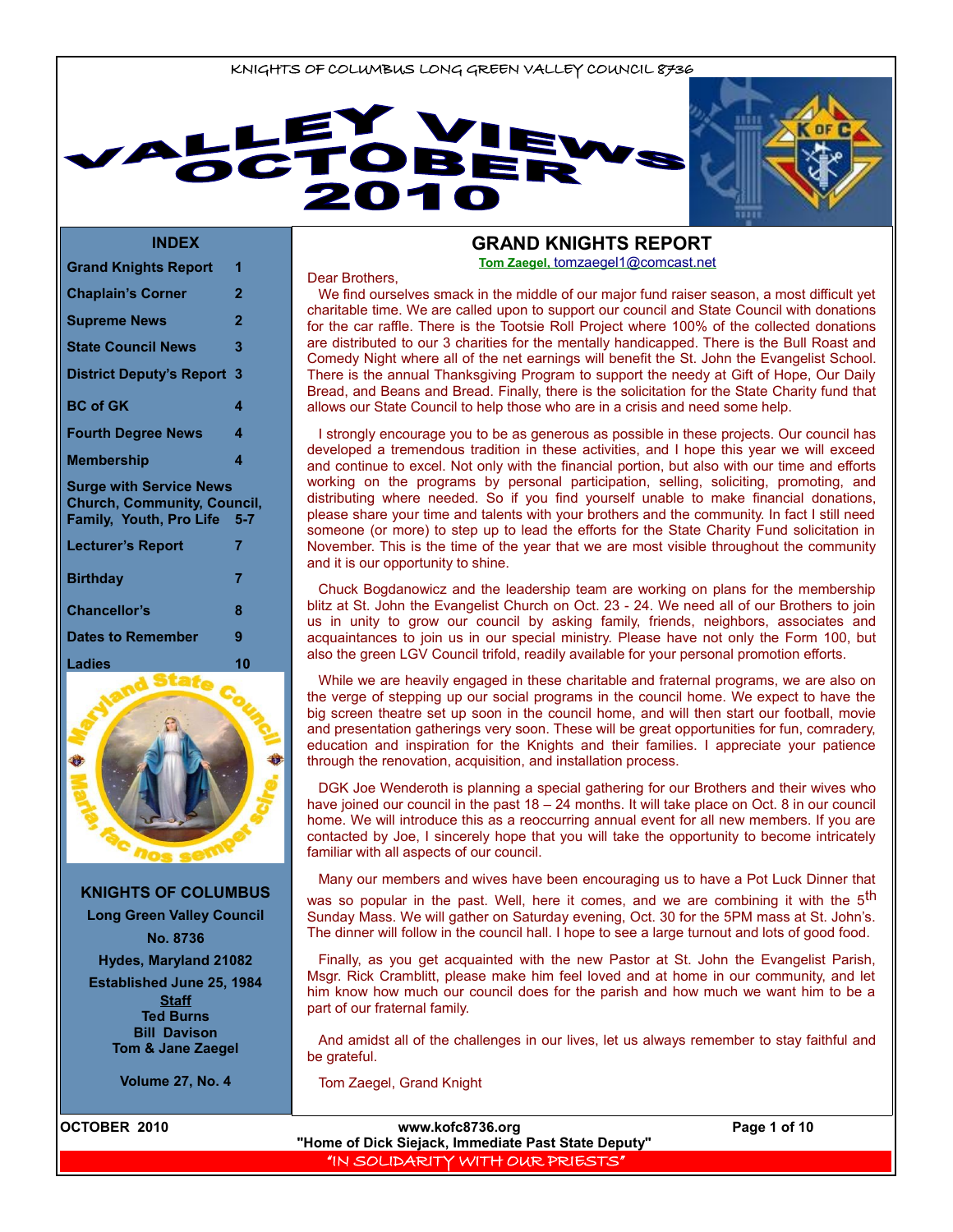# **CHAPLAIN'S REPORT**

Dear Brother Knights:

Baseball is not the only activity that has seen decline in interest and participation in recent years. The Church has experienced declines in attendance, participation, and many spiritual devotions as well. The month of October has always been set apart by the Church as the month of the Rosary. Is anyone able to become excited about praying this devotion today? Have we lost a sense of the importance of this spiritual practice or does our society give us too many excuses to become lax in this regard?

As Knights, we must take on the responsibility for the renewal of our spiritual devotions. If we do not emphasize the importance of prayer, who will? The Rosary has always been an important part of our fraternity and not just something that we pray at a funeral parlor. It is a way for us to ask Mary to intercede for us to God and an opportunity to praise this model Saint. Mary's importance in the life of the church can not be denied, How are we showing gratitude to her and living by her example.

On a personal note, I feel most guilty when my Mother asks me if I forgot her address or phone number. How is it for you? Have you talked to your Mother or your heavenly Mother lately? Could you consider praying the Rosary more this month and encouraging others to do the same? It sure could not hurt and it might be a rewarding experience!

## **SUPREME COUNCIL NEWS**

**In Service to One, in Service to All** 

### **Brother Andre Canonization Initiatives**

On October 17, 2010, Pope Benedict will canonize Brother Andre of Montreal. Brother Andre will be the first Canadian-born man raised to the dignity of the altar, and thus his canonization will be a special cause for joy for Knights in Canada. But the importance of Brother Andre's canonization extends to Knights Order-wide, for indeed saints are named for the benefit of the universal Church, to give each of us role models in the faith no matter where we live. And for the Knights of Columbus, Brother Andre is a particularly apt model of charity and generous service to the sick and the needy.

The delegates to the 128<sup>th</sup> Supreme Convention unanimously passed a resolution in anticipation of Brother Andre's canonization, and I announced several initiatives that will be undertaken to commemorate this historic occasion that I ask you to support.

- A special Brother Andre Membership Campaign will be conducted to honor this new saint. From October 1, 2010 through June 30, 2011 every Knight who recruits a new member and completes the proposer section of a Form 100 will receive a special bronze medallion commemorating Brother Andre's canonization.
- During the same period, councils are asked to conduct all First Degree Exemplifications in honor of Brother Andre. Special membership certificates are available.
- -

-

- An Order-wide Novena to Brother Andre will be conducted starting Saturday October 9 and concluding on Sunday October 17, the day of his canonization.

For more information about Brother Andre, please see the September issue of Columbia magazine and visit [www.kofc.org/brotherandre](http://www.kofc.org/brotherandre) for additional resources, including pdf files of the novena prayer cards formatted for convenient local printing.

| OCTOBER 2010 | www.kofc8736.org                                    | Page 2 of 10 |  |
|--------------|-----------------------------------------------------|--------------|--|
|              | "Home of Dick Siejack, Immediate Past State Deputy" |              |  |
|              | "IN SOLIDARITY WITH OUR PRIESTS"                    |              |  |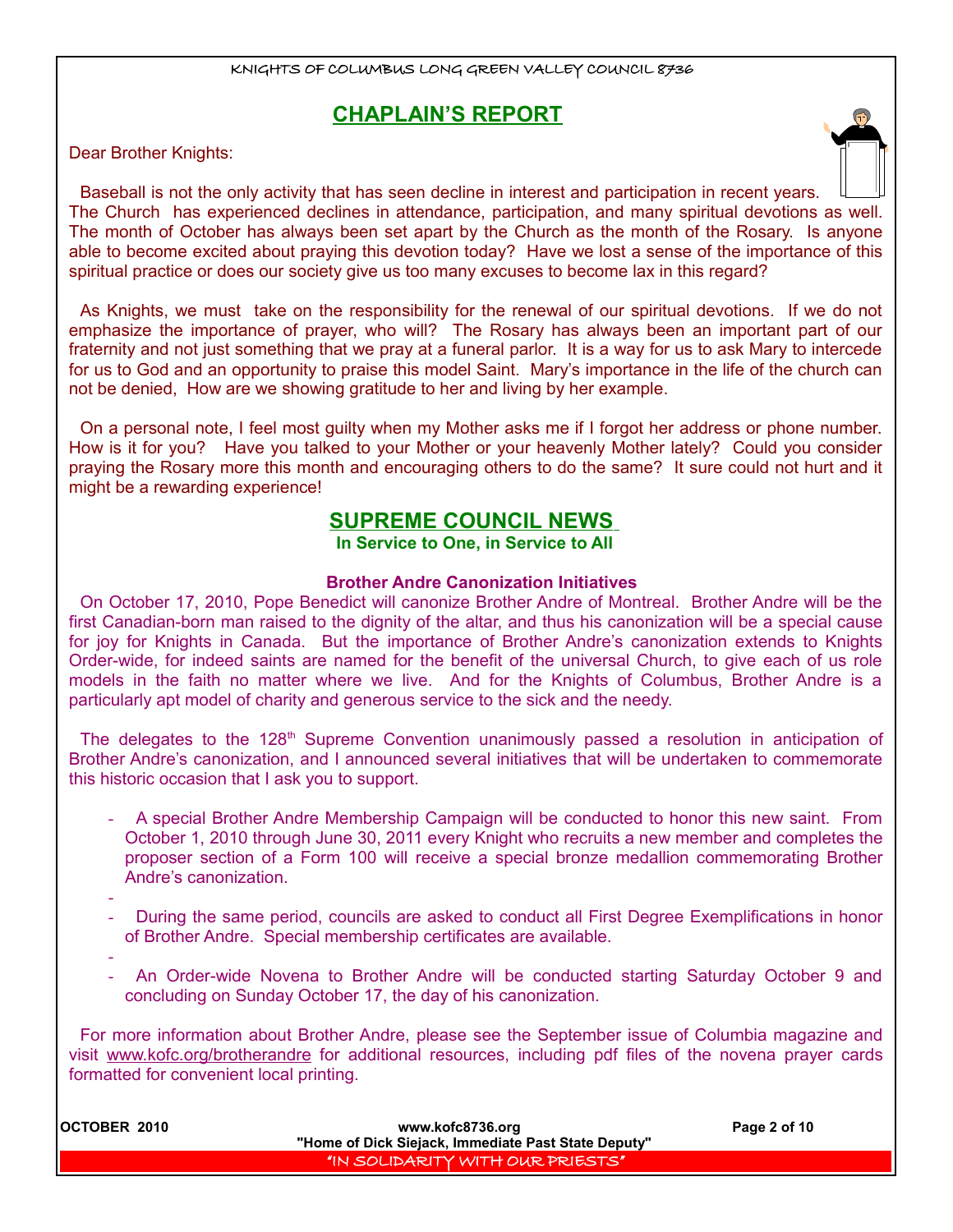

## **STATE NEWS**

### **The 113th annual convention of the Maryland State Council**

The 113<sup>th</sup> annual convention of the Maryland State Council, Knights of Columbus will be held at the Princess Royale Oceanfront Resort in Ocean City over the weekend of May 13, 14 & 15, 2011.

We have reserved a number of rooms at the resort. If you plan on reserving a room in the resort, you cannot call to reserve any room until Monday November 1, 2010 beginning at 9:00 AM. The number to call is **1-800-476-9253. Any reservation attempts made prior to 9 AM on November 1 will not be honored.** Identify yourself as a Knight of Columbus attending the convention in May and you will receive special rates as follows:

Ocean View Suite \$116.00 per night Ocean Front Suite \$160.00 per night 2 Bedroom/2 Bath Condo \$250.00 per night 3 Bedroom/3 Bath Condo \$270.00 per night **(All rates are plus 10.5% tax per night)**

A credit card will be necessary to reserve your room and they will charge the first night including all taxes to your card. Be sure to examine the confirmation very carefully to avoid any confusion. If you don't receive a confirmation, call the Princess Royale to follow up.

All reservations at the Princess Royale must be made by April 1, 2011. Late reservations will be charged the prevailing rates normal for that time of year.

If you have any questions, you can call Convention Chairman John Trainor at 410-239-7960.

## **DISTRICT DEPUTY REPORT**

 **Jim Cross, PGK ; 410-893-1266; James.cross@comcast.net**

|                       |                 |                | <b>Every Council a Star Council</b> |            | numbers as of 9/20/2010 |           |                |
|-----------------------|-----------------|----------------|-------------------------------------|------------|-------------------------|-----------|----------------|
|                       |                 | <b>New</b>     | <b>Dropped</b>                      | <b>Net</b> | <b>Net</b>              |           |                |
| Council               |                 | <b>Members</b> | <b>Members</b>                      | Membership | Insurance               |           |                |
| #/Goals               |                 |                |                                     | Increase   | Increase                |           |                |
| 8736 / 14-5           |                 |                |                                     |            |                         |           |                |
| $9815/7 - 3$          |                 |                |                                     | ⌒          | ົ                       |           |                |
| $10100 / 7 - 3$       |                 |                |                                     |            |                         |           |                |
| 11372 / 18-6          |                 |                |                                     |            |                         |           |                |
| <b>District Total</b> |                 |                |                                     | 0%         | 17.6%                   |           |                |
| <b>Star</b>           | <b>District</b> | Goals          | 46<br><b>New</b>                    | Members:   | 17                      | Insurance | <b>Members</b> |

October is Membership Blitz Month. Set the bar a little higher. Remember that membership happens by adding or keeping one member at a time. Get the word out with pulpit talks and tables of literature and activity boards. But also think about what you enjoy about the Knights of Columbus. When you see someone that would benefit from membership be prepared to bring it up in conversation.

October is also Respect Life Month. LEARN about the candidates for your district. PRAY over your choice. VOTE for the candidate that you will trust to represent your views. Remember we are the owners of our government. We are one of the votes to hire representatives to work for us. It is our moral obligation to

| <b>IOCTOBER 2010</b> | www.kofc8736.org                                    | Page 3 of 10 |
|----------------------|-----------------------------------------------------|--------------|
|                      | "Home of Dick Siejack, Immediate Past State Deputy" |              |
|                      | "IN SOLIDARITY WITH OUR PRIESTS"                    |              |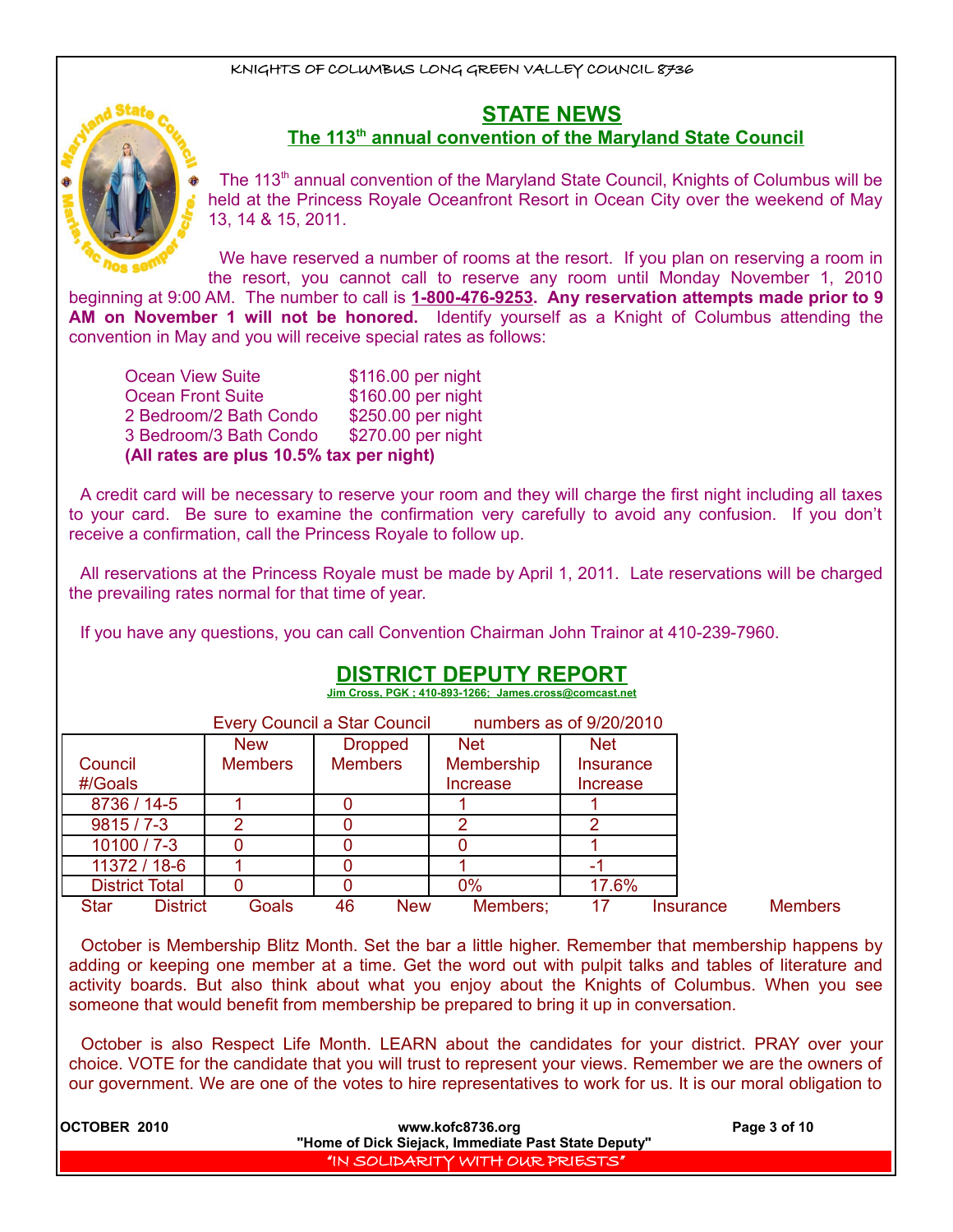elect people that will rule responsibly in our place on the federal, state and local level.

A few key dates, to remember: First Degree October 18<sup>th</sup> at Fr. Wolfe and November 23rd at Long Green Valley. A 2<sup>nd</sup> degree will be held at Fr Wolfe on November 17th. A Third Degree is now scheduled in Elkton on October 15<sup>th</sup>. Election Day Tuesday, November 2.

Vivat Jesus!, Jim Cross, District Deputy

### **BALTIMORE CHAPTER OF GRAND KNIGHTS NEWS**

 **Sam Orlando, President, 410 531 3691; [samorlando6@yahoo.com](mailto:samorlando6@yahoo.com)**

The Baltimore Chapter of Grand Knights October meeting will be held on Thursday October 14, 2010 at Archbishop Fulton J. Sheen Council #7612 beginning at 8PM.

If you have not attended a meeting this fraternal year thus far, then you have not experienced the changes we have made to the meetings to provide for a streamlined, entertaining, and interactive forum. Everyone is invited. However, Grand Knights please attend and participate in our "Good of the Order" which has been dedicated to Grand Knights to discuss, problems, concerns, protocol, State Activities and how they relate to your council, etc.

We have a guest speaker this month who will hopefully add to the evenings proceeding.

I hope to see your council in attendance.

Vivat Jesus, Sam Orlando, Chapter President

## **FOURTH DEGREE NEWS**

**Archbishop John Carroll Assembly 2378, Faithful Navigator Mike Novak 410 515 6867; j.m..novak@comcast.net**



Archbishop John Carroll Assembly's next meeting will be held at St Mary's Pylesville ( Home of Mason Dixon Council) , 8:00 PM Thursday October 21, 2010.

## **MEMBERSHIP DIRECTOR'S REPORT**

 **Chuck Bogdanowicz, PGK: 410-592-5913; chuckbog@msn.com** 

We will be having a membership drive during all the Masses on the weekend of October 23 and 24. I would like all members attending Mass to wear their membership badges as a show of support. If you could stay around after mass to man our membership table, it would be appreciated. I am also asking for any donations of appropriate sweets and beverages to serve after each of the masses. Please give me a call if you can help.

As a reminder, there will be a Second degree at Belair Council 4714 on Monday, October 4, 2010 and a Third degree at Dundalk Council 2942 on Saturday, February 26, 2011. Please keep these dates open if you need these degrees. The membership team will be contacting you as these dates draw closer.

**OCTOBER 2010 WILLER 10.000 WILLER WILLER WILLER WILLER WILLER WILLER WILLER WILLER WILLER WILLER WILLER WILLER WILLER WILLER WILLER WILLER WILLER WILLER WILLER WILLER WILLER WILLER WILLER WILLER WILLER WILLER WILLER WIL "Home of Dick Siejack, Immediate Past State Deputy"**  "IN SOLIDARITY WITH OUR PRIESTS"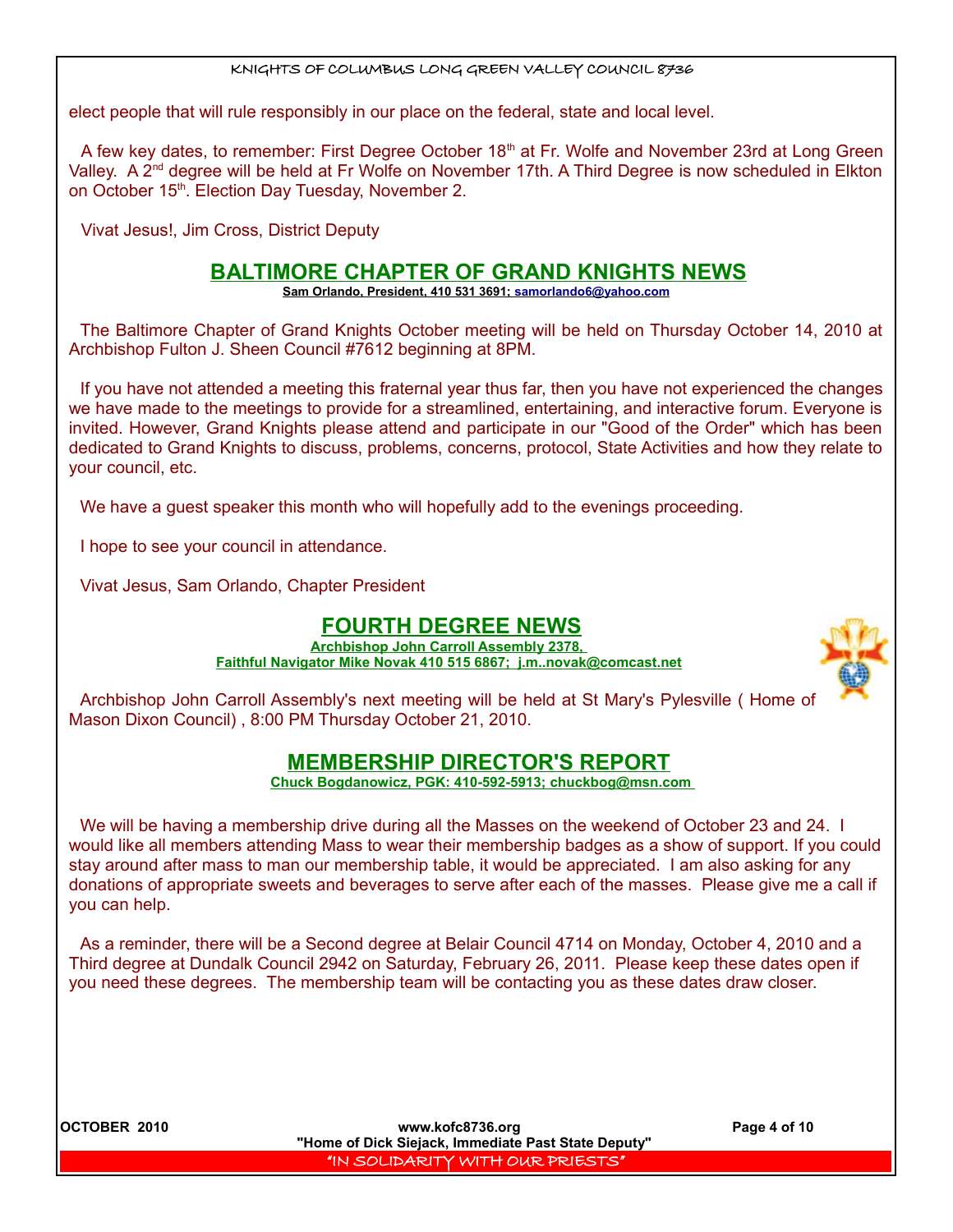## **FRATERNAL BENEFITS**

 **Jerry Henderson, 443 752 1694; [gerald.henderson@kofc.org](mailto:gerald.henderson@kofc.org)**

The Marlowe Agency in Baltimore is opening up another position for a Council Benefits Advisor.

Bob Marlowe is now interviewing all interested candidates. Bob's agency is fully staffed so he rarely has an opening. You can call Bob at 410-823-3800.

This is a full time position that offers: An initial Draw Pension and 401k Medical, Dental, Disability Enrich your relationships with your Brother Knights in a very practical manner while helping them protect their families and financial future.

### **PROGRAM DIRECTOR'S REPORT**

 **Mike Sallese, PGK; 443-852-1442; msallese11@verizon.net**

Welcome to October. Look around you, there are plenty of leaves changing colors and falling onto the lawns. While we are enjoying the beauty of nature's colors, we also take time to honor our namesake – Christopher Columbus. The traditional observance is October  $12<sup>th</sup>$ , but the governmental holiday observance this year is Monday October 11<sup>th</sup>. Columbus landed in the Bahamas on October 12, 1492.

We have a number of activities planned for October and November. Please read the Activity Directors' article below and take part in one or several activities.

If you took any pictures at one of our activities during the past few months, please consider giving us a copy of the picture or if its digital, e-mail me a copy so that we can consider using it in our 1<sup>st</sup> Quarter reports to the State Council.

## **COMMUNITY ACTIVITIES**

#### **Mike Naumann 410-592-4884 mike.n@pioneernetwork.com**

### **CAMPAIGN FOR PEOPLE WITH INTELLECTUAL DISABILITIES'**

One of the most popular and successful programs conducted by Knights of Columbus Councils benefits **people with intellectual disabilities** by collecting funds from the public outside of stores and on street corners. In appreciation, the donor is offered a piece of candy, often a Tootsie Roll. The high visibility of this program has led to the campaign being referred to as the "Tootsie Roll Drive". While this nickname is understandable, it is misleading since the Order has no official tie to Tootsie Rolls or their manufacturer. Many Councils participate in the same fundraising drive, but distribute other items. So it is recommended that this project be promoted as theCampaign for People with Intellectual Disabilities.

The organizations benefiting from the funds collected by our Council in this year's campaign are: Camp GLOW Maryland Special Olympics Gallagher Services

Still recruiting volunteers for our annual drive. We are looking for help in short (2 hour shifts) on Fridays and Saturdays through October 16th. Locations are the **HUNT VALLEY GIANT** and **JACKSONVILLE SAFEWAY.** Contact me by phone or email to indicate your preferred times and location. We will also have

| <b>IOCTOBER 2010</b> | www.kofc8736.org                                    | Page 5 of 10 |
|----------------------|-----------------------------------------------------|--------------|
|                      | "Home of Dick Siejack, Immediate Past State Deputy" |              |
|                      | "IN SOLIDARITY WITH OUR PRIESTS"                    |              |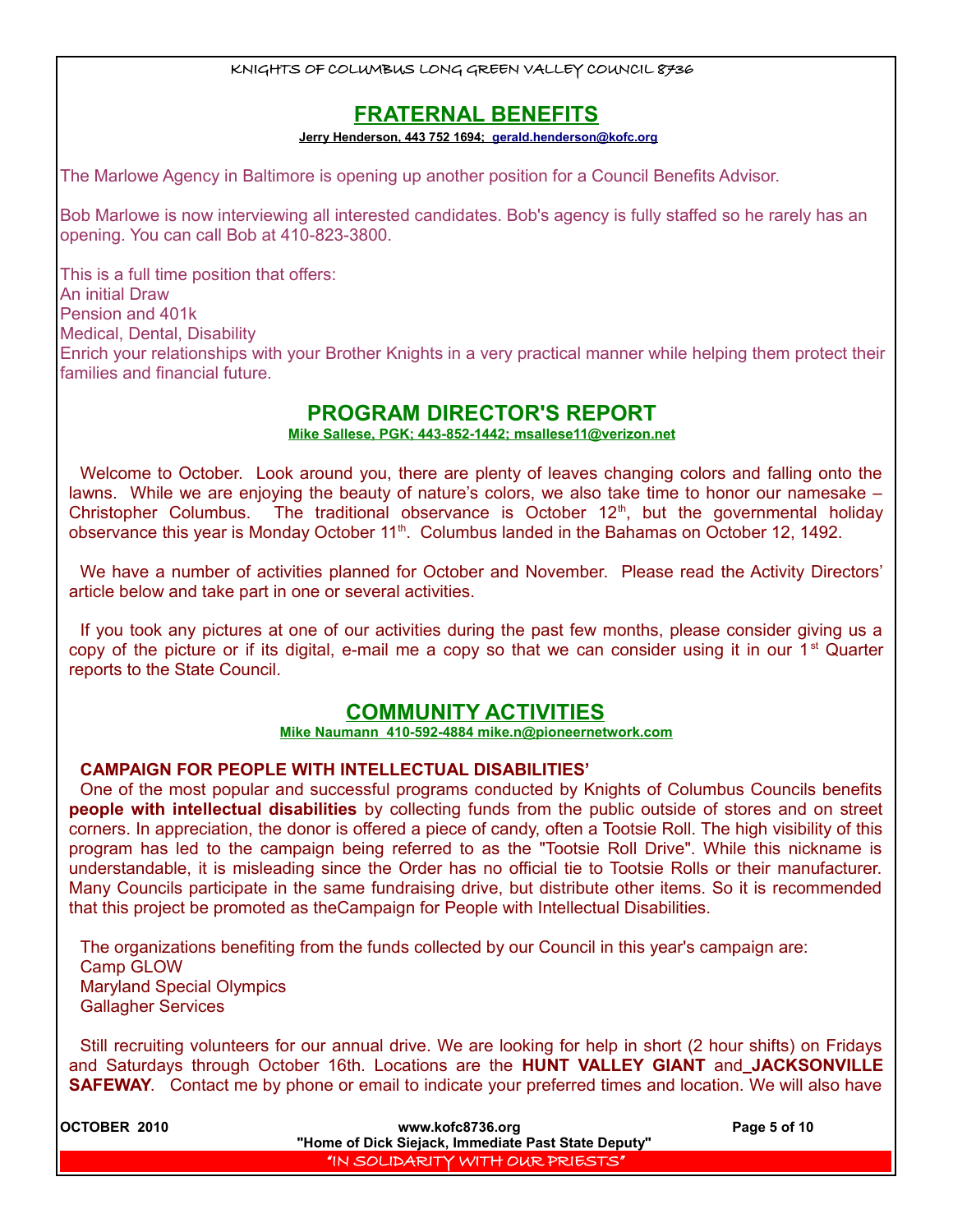sign up sheets at council meetings.

In October we normally kick off our Thanksgiving & Christmas food projects by holding our "Apple Project". Several of our brothers pick fresh fruit (whatever is still available) and we distribute it to the appropriate organizations. If you can help, many families and individuals and the council can use your efforts.

## **CHURCH ACTIVITIES**

### **Eric Schummacher, Director 410 557 6989, schumacherem@sjehydes.com**

October is the month of the Rosary. We all receive a rosary during our First Degree Exemplification and promise to carry it with us and to pray the rosary frequently. Do you? There are numerous CDs of people praying the rosary that you can listen to and pray along with. Saying the Rosary only takes 20 minutes or so.

The Fifth Sunday of October occurs on October 31<sup>st</sup>. Let's attend Mass together on Saturday the 30<sup>th</sup> at 5:00 PM Mass and them come over to the Council Home for a pot Luck supper right after Mass.

Have you joined the Father Michael J. McGivney Guild? It costs nothing and all we ask is that you pray for Father McGivney's canonization. We have application forms in the council home or you can join online at <http://www.fathermcgivney.org/en/index.html> Lets pray for our founder's canonization soon.

### **COUNCIL ACTIVITIES**

### **John Stansfield: 443-504-7503; ressq351@Verizon.net**

We are going to restart our Pot Luck suppers this year by holding one each Saturday night after Fifth Sunday/Saturday Mass. We will attend Mass together on Saturday and then proceed to the Council Hall for supper. We ask that everyone bring either an entrée or salad or desert. We will have the drinks. This month, the supper will be on the Saturday October 30<sup>th</sup>.

### **FAMILY ACTIVITIES**

#### **Jim Schmidt, Jr., PGK, 410-592-8891; jmtrn@aol.com**

On Friday October 29<sup>th</sup> we will work with the St. John's Fathers Group and St. John's School at the Trunk & Treat program. The purpose is to allow the costumed students to parade from car trunk to car trunk and get some treats. We will be filling in for the fathers so that they can accompany their children for the evening. We will be handling food & refreshments and helping wherever else we can. You don't need to wear a costume but it would be different. The evening starts around 7:00 PM so please be at the hall between 6 & 6:30 PM and we'll proceed to have a ghoulish good time.

### **YOUTH ACTIVITIES**

#### **Joshua Pippin (410) 292-5897 j\_peregrin@msn.com**

I would like to thank all my brother Knights for their help Saturday, September 18th in setting up the soccer goal target for the Soccer Challenge on Friday, September  $24<sup>th</sup>$  for helping with the contest. We had a good turn-out and are in the process of scoring the competitors. Our winners will be submitted to the District for further competition and eventually onto the State Council for state-wide competition.

We are going to begin the Essay Contest with St. John's School and Religious Education students on Monday October  $4<sup>th</sup>$ . The contest is open to  $8<sup>th</sup>$  through 12<sup>th</sup> grade students and the children compete within

| <b>IOCTOBER 2010</b> | www.kofc8736.org                                    | Page 6 of 10 |
|----------------------|-----------------------------------------------------|--------------|
|                      | "Home of Dick Siejack, Immediate Past State Deputy" |              |
|                      | "IN SOLIDARITY WITH OUR PRIESTS"                    |              |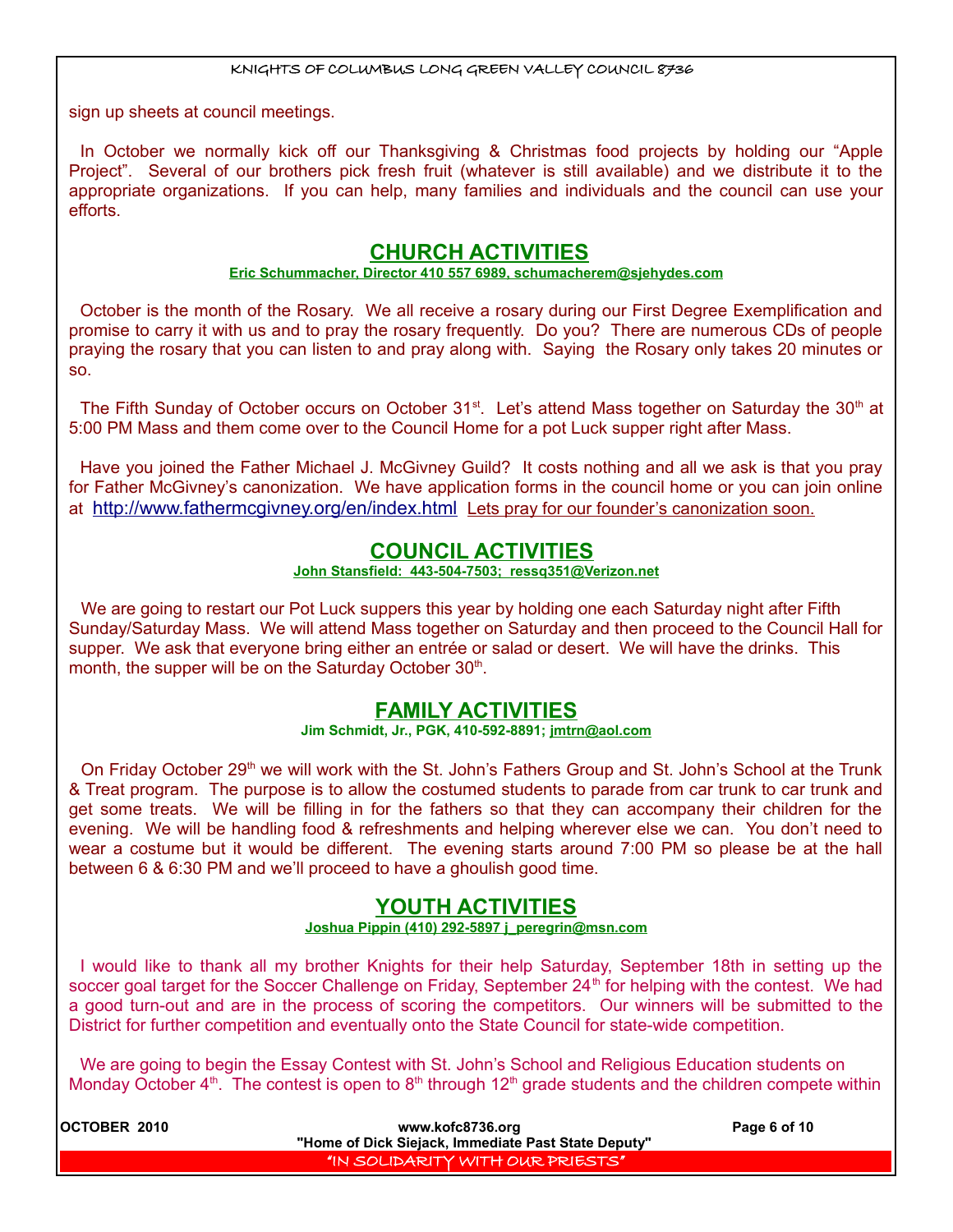their classes. We will ask that the essays be turned in by November  $15<sup>th</sup>$ . If you are interested in being a scorer to judge the essay, please contact me and let me know.

In November we will begin the "Keep Christ In Christmas" Poster Contest.

## **PRO-LIFE**

### **Jim Cross, PGK & DD; 410-893-1266; [James.cross@comcast.net](mailto:James.cross@comcast.net)**

October is Respect Life Month. There will be an Archdiocesan "Forty Days for Life" from September 23 to November 3 during which many special events will be held in many parishes. Since we attend many parishes check your bulletins for events in your parish.

See the District Deputy Report for more on our Duty to Learn, Pray and Vote. The government is not THEM, it is US. We can only be held responsible for the people that we vote for in our districts. Be sure that you do your homework on the candidates and VOTE. Do not gripe about the collective actions of the rest of the elected officials and then throw up your hands. We must Pray for success in Pro-Life issues whether they are small changes or a Saul/St Paul type conversion of some elected officials. All is possible with God.

Vivat Jesus.

# **LECTURER'S REPORT**

### **Chuck Bogdanowicz, PGK: 410-592-5913; chuckbog@msn.com**

Please plan to attend the social meeting this month. Our fraternal benefits advisor Jerry Henderson will be presenting a program on the various financial products available to the membership and all wives and their families are urged to attend this presentation. The council will have a brief meeting with Jerry's expected start time of 8:30 PM. Given the current economic environment, this should be a "must attend" event for everyone.

# **OCTOBER BIRTHDAYS**

| <b>Vince Wheeler</b>   | 5  |
|------------------------|----|
| Dan Kerins             | 6  |
| <b>Randy Keiser</b>    | 8  |
| Mike Sallese           | 11 |
| <b>Frank Gonce</b>     | 13 |
| <b>William Kanotz</b>  | 13 |
| <b>Josip Peruzokic</b> | 14 |
| <b>Mike North</b>      | 15 |
| Mike Karlinchak        | 18 |
| <b>Charles Elbert</b>  | 24 |
| Matt Lewis             | 27 |
| <b>Greg Sibiski</b>    | 29 |
| <b>Richard Knauer</b>  | 31 |
| <b>Gene Messenger</b>  | 31 |
|                        |    |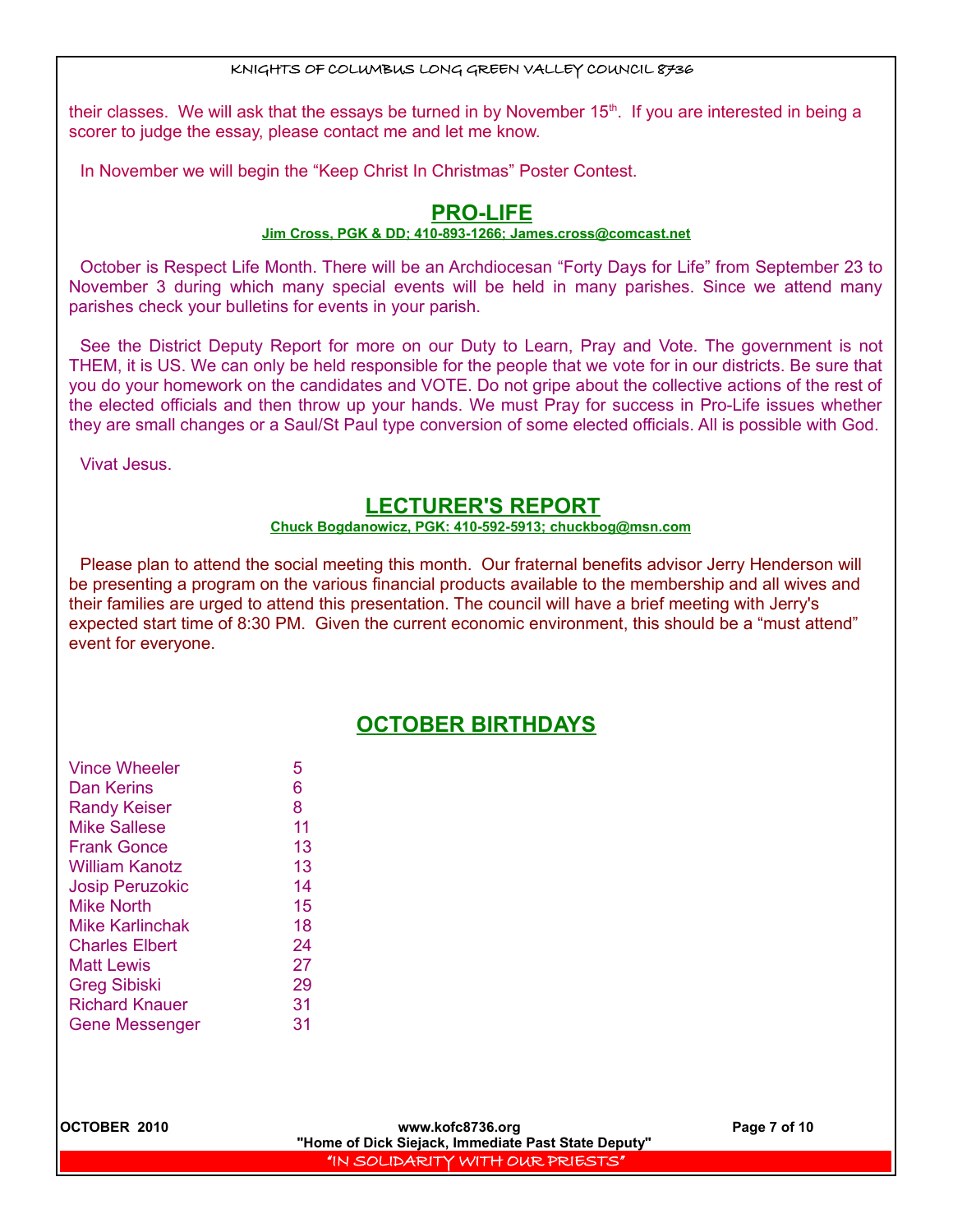### **CHANCELLOR'S REPORT**

**Bob McGraw, Work 410-887-1828, Cell/Text 443-299-7732, E-mail rsmcgraw@verizon.net**

Feel free to contact me if you know of any brother or family member that is in need of prayers.

Please continue to pray for the following:

### **Brothers:**

John Robinson Stanley Protokowicz John Ventura William Seibert Paul Weber

#### **Relations:**

Mary Renshaw, Wife of Brother Robert Renshaw Tim Lince, Brother-in-Law of Brother Thomas Rowan Tory Robinson, Wife of Brother John Robinson William Schmidt Jr., Brother of Jim Schmidt Mary Weber, Wife of Brother Paul Weber

### **Decease:**

Donald McCaig

**Others:** Dale Trott State Warden

*NOTE: We have no system of routinely identifying those people whose health has improved to the point that they no longer need to be on the prayer list. Consequently, at the end of each quarter, we will delete all names that have been on the list for three or more months. Anyone with a request should contact the Chancellor, Bob McGraw, at either of the above addresses and they will be listed/reinstated on the prayer list.*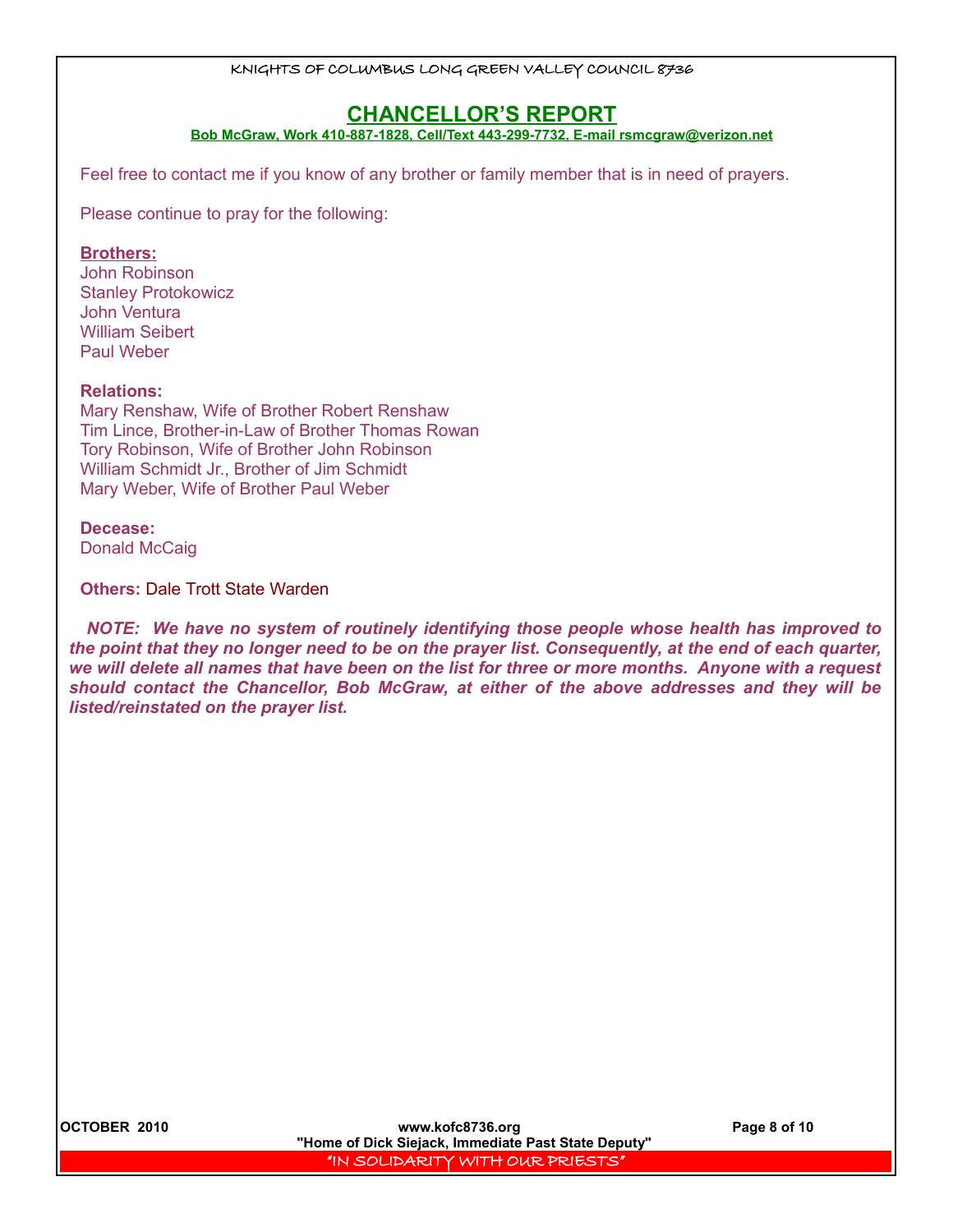# **DATES TO REMEMBER**

| <b>OCTOBER</b>                                                                                                                                                    |  |  |  |  |  |
|-------------------------------------------------------------------------------------------------------------------------------------------------------------------|--|--|--|--|--|
|                                                                                                                                                                   |  |  |  |  |  |
| 02<br>Sat.<br>6:30 PM<br><b>Bull Roast</b><br>St. Johns Hall                                                                                                      |  |  |  |  |  |
| Mon.<br>04<br><b>Start of Youth Essay Contest</b>                                                                                                                 |  |  |  |  |  |
| 05<br>Tues.<br>7:00 PM<br><b>Knights Ladies Meeting</b><br><b>Council Home</b>                                                                                    |  |  |  |  |  |
| <b>Council Home</b><br>07<br>7:00 PM<br>Thurs.<br><b>Officers Meeting</b>                                                                                         |  |  |  |  |  |
| 08<br>Fri.<br>6:30 PM<br>New Member Welcome and Orientation Social Council Home                                                                                   |  |  |  |  |  |
| 09<br>Sat.<br>7:30 PM<br><b>Columbus Day Ball</b>                                                                                                                 |  |  |  |  |  |
| 11<br>Mon.<br><b>Official Columbus Day celebration</b>                                                                                                            |  |  |  |  |  |
| 12<br><b>Council Home</b><br>8:00 PM<br><b>Business Meeting</b><br>Tues.                                                                                          |  |  |  |  |  |
| 14<br>Thurs.<br>8:00 PM<br><b>Bishop Sheen Council</b><br><b>BCGK Meeting</b>                                                                                     |  |  |  |  |  |
| 15<br>Fri.<br>First Quarterly Program Reports due to State                                                                                                        |  |  |  |  |  |
| 18<br>Mon.<br>8:00 PM<br>Fr. Wolfe Council<br><b>First Degree Exemplification</b>                                                                                 |  |  |  |  |  |
| 21<br>Thurs.<br>8:00 PM<br><b>ABJC Assembly Meeting</b>                                                                                                           |  |  |  |  |  |
| 23<br>Sat.<br>8:00 to Noon<br>Parish clean up                                                                                                                     |  |  |  |  |  |
| 23/24<br>Sat./Sun. All Masses<br>St. Johns Church<br><b>Membership Blitz</b>                                                                                      |  |  |  |  |  |
| 26<br><b>Social Meeting</b><br><b>Council Home</b><br>Tues.<br>8:00 PM                                                                                            |  |  |  |  |  |
| 7:00 PM<br><b>HASA Trunk or Treat for SJE School</b><br>29<br>Fri.                                                                                                |  |  |  |  |  |
| 30<br>Sat.<br>5:00 PM<br><b>Council home</b><br>Fifth Sunday Mass and Pot luck dinner                                                                             |  |  |  |  |  |
| Sun.<br>31<br>Fifth Sunday, Tootsie Rolls at all Masses                                                                                                           |  |  |  |  |  |
| and Halloween                                                                                                                                                     |  |  |  |  |  |
| <b>NOVEMBER</b>                                                                                                                                                   |  |  |  |  |  |
| 1<br>9:00 AM<br>Hotel Reservations for annual convention open<br>Mon.                                                                                             |  |  |  |  |  |
| $\overline{2}$<br>7:00 PM<br><b>Council Home</b><br>Tues.<br><b>Knights Ladies Meeting</b><br>$\overline{2}$<br><b>Launch Youth Poster Contest</b><br><b>Tues</b> |  |  |  |  |  |
| 4<br>7:00 PM<br>Thurs.<br><b>Officers Meeting</b><br><b>Council Home</b>                                                                                          |  |  |  |  |  |
| <b>Council Home</b><br>9<br>Tues.<br>8:00 PM<br><b>Business Meeting</b>                                                                                           |  |  |  |  |  |
| 12<br>Fri.<br>7:30 PM<br><b>Council Memorial Mass</b><br>St. Johns Chapel                                                                                         |  |  |  |  |  |
| 15<br>Wed.<br><b>End of School Essay Contest</b>                                                                                                                  |  |  |  |  |  |
| 18<br>Thurs.<br>8:00 PM<br>Fr. O'Neil Council<br><b>ABJC Meeting</b>                                                                                              |  |  |  |  |  |
| 19<br>Fri.<br><b>Thanksgiving Food Distribution</b>                                                                                                               |  |  |  |  |  |
| 20<br>Semi-Annual blood Drive<br>Sat.<br>7:00 AM<br>St. Johns hall<br><b>Council Home</b>                                                                         |  |  |  |  |  |
| 23<br>8:00 PM<br><b>Council Social Meeting</b><br>Tues.<br>25<br><b>THANKSGIVING DAY</b><br>Thurs.                                                                |  |  |  |  |  |
|                                                                                                                                                                   |  |  |  |  |  |
|                                                                                                                                                                   |  |  |  |  |  |
| <b>OCTOBER 2010</b><br>www.kofc8736.org<br>Page 9 of 10                                                                                                           |  |  |  |  |  |
| "Home of Dick Siejack, Immediate Past State Deputy"                                                                                                               |  |  |  |  |  |
| "IN SOLIDARITY WITH OUR PRIESTS"                                                                                                                                  |  |  |  |  |  |